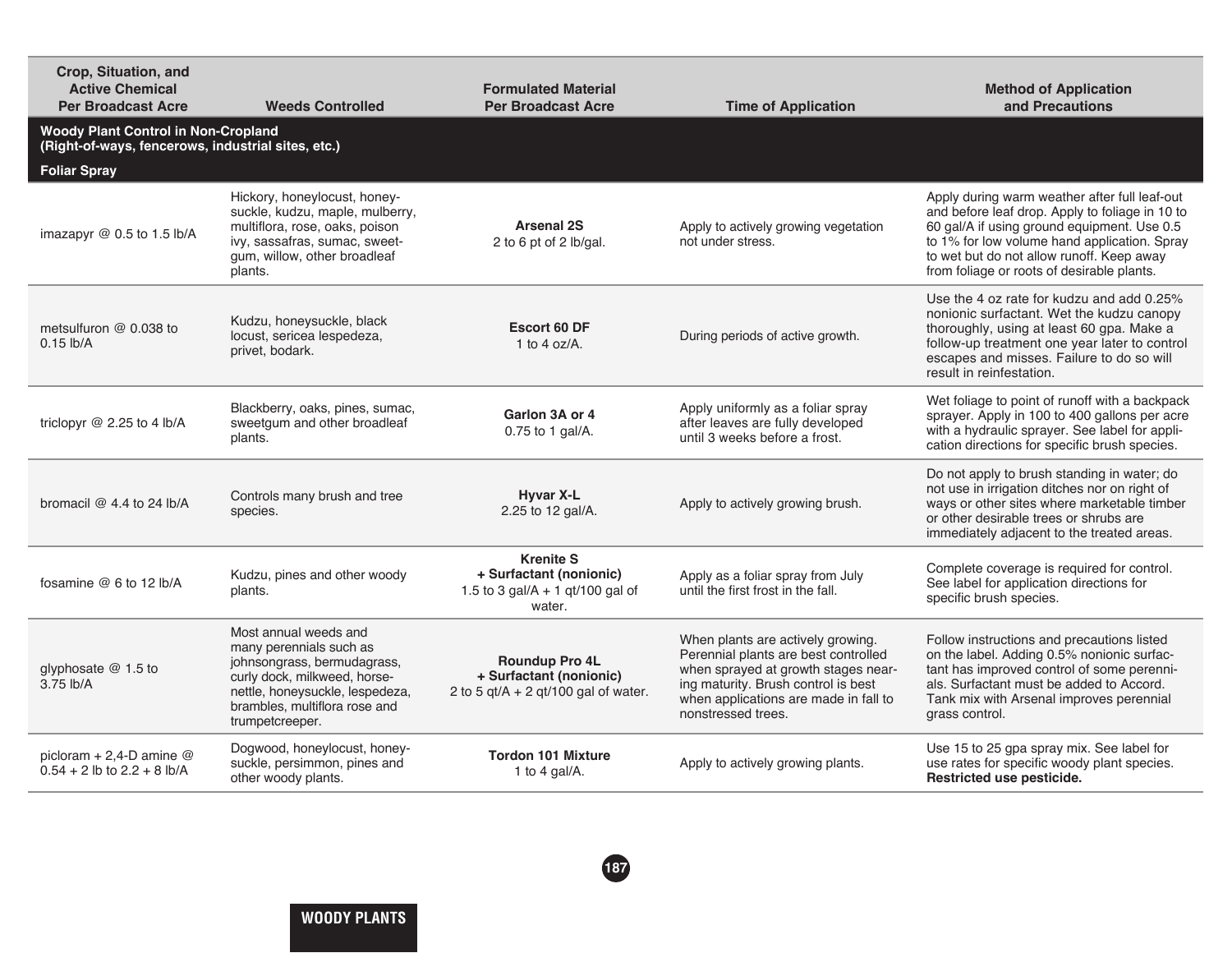| Crop, Situation, and<br><b>Active Chemical</b><br><b>Per Broadcast Acre</b>                                                | <b>Weeds Controlled</b>                                                                               | <b>Formulated Material</b><br><b>Per Broadcast Acre</b>                                                       | <b>Time of Application</b>                                                                             | <b>Method of Application</b><br>and Precautions                                                                                                                                                                                                                                                                                                                                                                                                                                                                                              |  |
|----------------------------------------------------------------------------------------------------------------------------|-------------------------------------------------------------------------------------------------------|---------------------------------------------------------------------------------------------------------------|--------------------------------------------------------------------------------------------------------|----------------------------------------------------------------------------------------------------------------------------------------------------------------------------------------------------------------------------------------------------------------------------------------------------------------------------------------------------------------------------------------------------------------------------------------------------------------------------------------------------------------------------------------------|--|
| <b>Woody Plant Control in Non-Cropland</b><br>(Right-of-ways, fencerows, industrial sites, etc.)<br><b>Soil Treatments</b> |                                                                                                       |                                                                                                               |                                                                                                        |                                                                                                                                                                                                                                                                                                                                                                                                                                                                                                                                              |  |
| bromacil $@$ 4.5 to 24 lb/A                                                                                                | Many woody plant species.                                                                             | <b>Hyvar X-L</b><br>2.25 to 12 gal/A.                                                                         | Apply before or during the period of<br>active growth when rainfall can be<br>expected for activation. | Use higher rates (greater than 5 gpa) on high<br>organic soils. Use as a soil treatment or basal<br>treatment. For use on drainage ditches, use<br>only as basal treatment. Apply broadcast<br>treatment. Apply broadcast treatments using<br>at least 200 gal per acre of water. Basal treat-<br>ment may be applied undiluted using a hand-<br>gun applicator, or mixed with water in a ratio<br>of 1 gal Hyvar in 5 gal of water. Do not apply<br>near desirable vegetation. See label for use<br>roles for specific woody plant species. |  |
| tebuthiuron @ 2 to 6 lb/A                                                                                                  | Dogwood, elm, honeylocust,<br>honeysuckle, multiflora rose,<br>oaks, sumac and other woody<br>plants. | Spike 20P or 80W<br>10 to 30 or 2.5 to 7.5 lb/A.                                                              | Before or during the period of active<br>growth. Best applied in mid-March.                            | Apply in 15 to 150 gal of water per acre before<br>or during the period of active growth of target<br>plants. See label for use rates for specific plant<br>species to be controlled. Do not broadcast<br>where maintenance of a grass cover is<br>desired. Has some postemergence activity on<br>some herbaceous weeds. May be used as an<br>individual plant treatment on forage or pasture<br>area when used at less than 5 lb/A. Do not<br>cut for hay for 1 year after application.                                                     |  |
| hexazinone @ 2 to 12 lb                                                                                                    | Honeylocust, multiflora rose,<br>oaks and other woody plants.                                         | <b>Velpar L</b><br>1 to 6 gal/A.                                                                              | Apply in late winter or early spring before<br>rainfall that is needed for activation.                 | Direct spray to the soil beneath woody plants<br>to be controlled.                                                                                                                                                                                                                                                                                                                                                                                                                                                                           |  |
| indaziflam $@$ 0.045 to<br>$0.091$ lb/A                                                                                    | Annual grasses including<br>crabgrass and goosegrass<br>and some broadleaf weeds.                     | <b>Esplanade 200 SC</b><br>3.5 to 7.0 fl oz/A.                                                                | Preemergence.                                                                                          | Do not exceed 7 fl oz/A in a single application<br>or 10 fl oz per year. Tank mix with postemer-<br>gence herbicides to control existing weeds.                                                                                                                                                                                                                                                                                                                                                                                              |  |
| indaziflam $@$ 0.089% +<br>diquat 0.89% + glyphosate<br>20.46%                                                             | Most broadleaf weeds and<br>grasses.                                                                  | <b>Esplanade EZ</b><br>8.0 to 16.0 oz per gallon of water.                                                    | Postemergence.                                                                                         | Not for use on turfgrass. Avoid tracking the<br>spray on desirable vegetation. Do not apply<br>more than 5.4 gallons per acre per year.                                                                                                                                                                                                                                                                                                                                                                                                      |  |
| Cut Surface (frill, injection, hypo-hatchet, stump)                                                                        |                                                                                                       |                                                                                                               |                                                                                                        |                                                                                                                                                                                                                                                                                                                                                                                                                                                                                                                                              |  |
| 2,4-D amine (4 lb/gal<br>formulation)                                                                                      | Elm, poplar, sassafras, willow<br>and many woody species.                                             | 2,4-D amine (4 lb/gal formulation)<br>Undiluted.<br>1 to 2 ml of concentrate per injection.                   | May to October.                                                                                        | Make injections as near the root collar as<br>possible. See label for instructions for<br>specific woody plant species.                                                                                                                                                                                                                                                                                                                                                                                                                      |  |
| imazapyr                                                                                                                   | Many woody plant species.                                                                             | <b>Arsenal 2S</b><br>2 qt per 1 qt of water (concentrated),<br>or 8 to 12 fl oz per gal of water<br>(dilute). | During active growth.                                                                                  | May be used as a cut stump, injection, frill or<br>girdle treatment. See label for instructions for<br>specific uses and rates.                                                                                                                                                                                                                                                                                                                                                                                                              |  |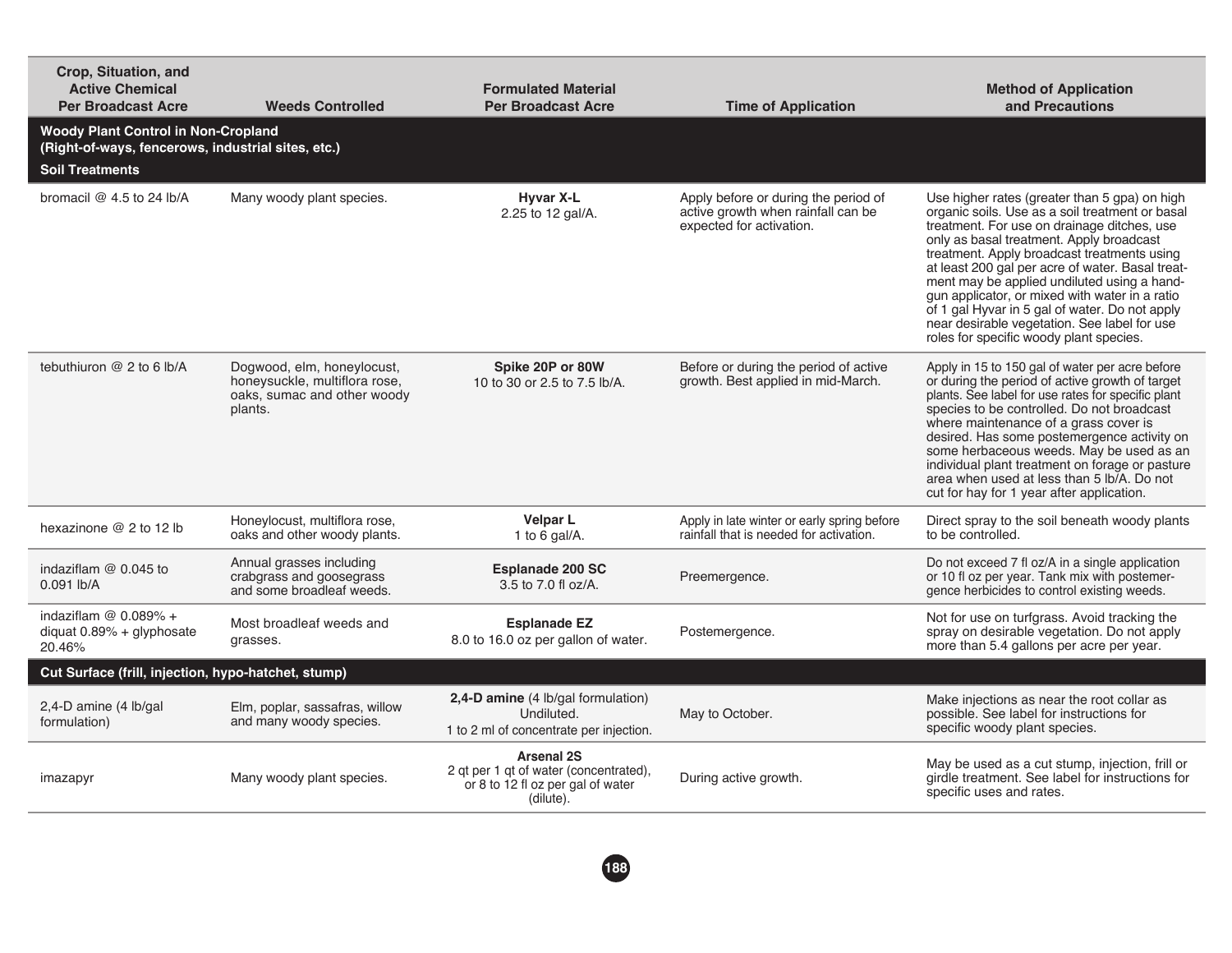| Crop, Situation, and<br><b>Active Chemical</b><br><b>Per Broadcast Acre</b> | <b>Weeds Controlled</b>                                                                                   | <b>Formulated Material</b><br><b>Per Broadcast Acre</b>                                                                                       | <b>Time of Application</b>                                                        | <b>Method of Application</b><br>and Precautions                                                                                                                                                                                                            |
|-----------------------------------------------------------------------------|-----------------------------------------------------------------------------------------------------------|-----------------------------------------------------------------------------------------------------------------------------------------------|-----------------------------------------------------------------------------------|------------------------------------------------------------------------------------------------------------------------------------------------------------------------------------------------------------------------------------------------------------|
| imazapyr                                                                    | Many woody plant species.                                                                                 | <b>Chopper RTU</b><br>Undiluted.                                                                                                              | During active growth.                                                             | Spray or brush the undiluted solution onto the<br>cambium area of freshly cut stump surface and the<br>bark of the cut stump. Insure that the cambium<br>area (wood just inside the bark) is thoroughly<br>wetted, but not to the point of puddling.       |
| triclopyr                                                                   | Maple, oaks, poison ivy, sumac,<br>sweetgum and other woody plant<br>species.                             | Garlon 3A, Tahoe 3A<br>Undiluted.                                                                                                             | Apply in spring or summer.                                                        | Apply in 1 ml of concentrate to cuts spaced<br>3 inches apart around the tree trunk. May also<br>be applied with frill or girdle method.                                                                                                                   |
| glyphosate                                                                  | Oaks, pines, poison ivy, sweet-<br>gum, sycamore and other woody<br>plant species.                        | Glyphosate (4 lb/gal<br>formulations)<br>Undiluted.                                                                                           | Apply during active growth.                                                       | Apply 1 ml in cuts spaced 2 to 3 inches apart<br>around the tree trunk.                                                                                                                                                                                    |
| picloram $+ 2,4$ -D amine                                                   | Pines and other woody plant<br>species.                                                                   | Pathway<br>Undiluted.                                                                                                                         | Any time except during heavy sap<br>flow.                                         | Apply 0.5 ml of undiluted solution to cuts spaced<br>3 inches apart around the trunk. Or use 1 ml of<br>50% solution of Tordon 101 in a continuous cut<br>girdling the trunk. Use undiluted Tordon RTU for<br>frill method. Restricted use pesticide.      |
| <b>Basal Spray</b>                                                          |                                                                                                           |                                                                                                                                               |                                                                                   |                                                                                                                                                                                                                                                            |
| imazapyr (see label)                                                        | Many brush species.                                                                                       | <b>Stalker 2L</b><br>(See label.)                                                                                                             | Spring or Fall.                                                                   | For thinline and low-volume basal bark treat-<br>ments. See label for specifics. Imazapyr is soil<br>active and may be taken up by the roots of<br>desirable vegetation.                                                                                   |
| $2.4$ -D ester + triclopyr                                                  | Many woody plant species.                                                                                 | <b>Crossbow</b><br>4 gal in enough diesel oil, No. 1 or<br>No. 2 fuel oil, or kerosene to make<br>100 gal of spray mixture.                   | Apply any time except when snow or<br>water prevent spraying the ground-<br>line. | Spray basal parts of brush or trees to a height of<br>15 to 20 inches from the ground. Thoroughly wet<br>all the basal bark area including crown buds and<br>ground sprouts. Best results have been obtained<br>with winter to early spring applications.  |
| triclopyr                                                                   | Blackberry, dogwood, hickory,<br>maple, oaks, pines, sumac,<br>sweetgum and other woody<br>plant species. | Garlon 4<br>4 gal in enough Arborchem Basal<br>Oil, diesel fuel, No. 1 or No. 2 fuel<br>oil, or kerosene to make 100 gal of<br>spray mixture. | Apply any time except when snow or<br>water prevent spraying the ground-<br>line. | For control of weedy plants with stems less<br>than 6 inches in diameter. Spray the basal<br>parts of trunks to a height of 12 to 15 inches<br>from the ground. May be mixed in oil-water<br>mixtures as well. Refer to label for rates and<br>directions. |
| triclopyr $@1.0$ lb/gal                                                     | Many woody plants.                                                                                        | <b>Pathfinder II</b><br>Ready to use.                                                                                                         | Apply any time except when snow or<br>water prevent spraying the ground-<br>line. | Use on plant with basal stem diameter less than<br>6 inches. Thoroughly wet the lower 12 to 15<br>inches of stems including the root collar, but<br>not to runoff. See label for streamline basal bark<br>instructions.                                    |
| aminopyralid + triclopyr $@$<br>0.83 to 1.23 lb/A                           | Many herbaceous and woody<br>broadleaf weeds.                                                             | Capstone<br>6 to 9 pt/A.                                                                                                                      | Postemergence to actively growing<br>weeds.                                       | No grazing or haying restrictions. Do not use treated<br>hay for mulch. Do not use manure from animals<br>grazing treated pastures around sensitive plants.                                                                                                |
|                                                                             |                                                                                                           |                                                                                                                                               |                                                                                   |                                                                                                                                                                                                                                                            |

**189**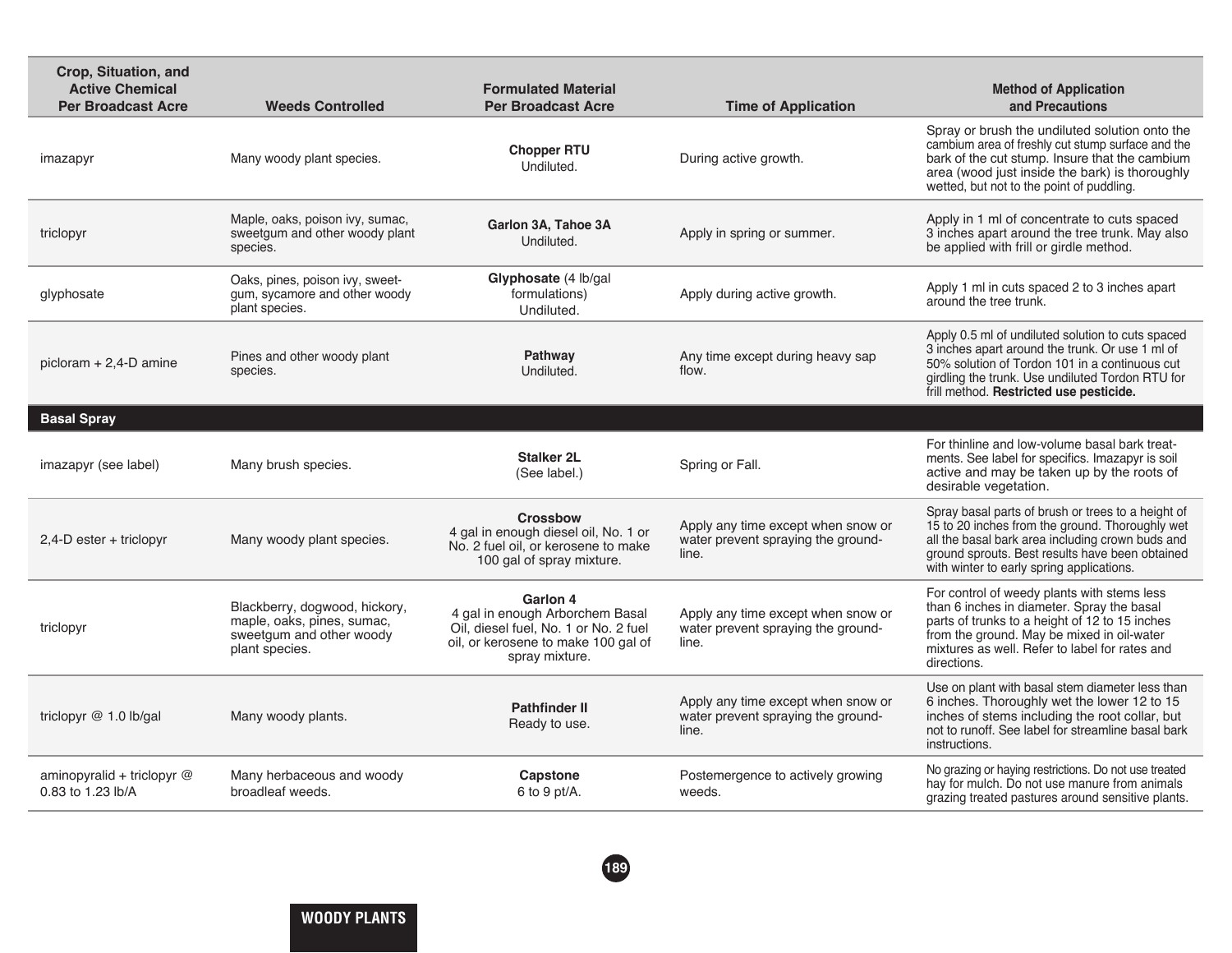| Crop, Situation, and<br><b>Active Chemical</b><br><b>Per Broadcast Acre</b>                           | <b>Weeds Controlled</b>                                                                      | <b>Formulated Material</b><br><b>Per Broadcast Acre</b> | <b>Time of Application</b>                                | <b>Method of Application</b><br>and Precautions                                                                                                                                                                                                                                                                                                                                                                                                                                                                                                                                                                                                                                                                                                              |
|-------------------------------------------------------------------------------------------------------|----------------------------------------------------------------------------------------------|---------------------------------------------------------|-----------------------------------------------------------|--------------------------------------------------------------------------------------------------------------------------------------------------------------------------------------------------------------------------------------------------------------------------------------------------------------------------------------------------------------------------------------------------------------------------------------------------------------------------------------------------------------------------------------------------------------------------------------------------------------------------------------------------------------------------------------------------------------------------------------------------------------|
|                                                                                                       | Woody Plant Control in Non-Cropland (Right-of-ways, fencerows, industrial sites, etc.)       |                                                         |                                                           |                                                                                                                                                                                                                                                                                                                                                                                                                                                                                                                                                                                                                                                                                                                                                              |
| <b>Basal Spray [cont.]</b>                                                                            |                                                                                              |                                                         |                                                           |                                                                                                                                                                                                                                                                                                                                                                                                                                                                                                                                                                                                                                                                                                                                                              |
| clopyralid @ 0.5 lb                                                                                   | Kudzu, honeylocust, black<br>locust, sericea lespedeza.                                      | Transline 3 lb/gal<br>1.33 pt/A.                        | Late June to early October.                               | Clopyralid is a chemical which can travel<br>(seep or leach) through soil and, under certain<br>conditions, has the potential to contaminate<br>groundwater which may be used for irrigation<br>and drinking purposes. Users are advised not to<br>apply picloram where soils have a rapid to very<br>rapid permeability throughout the profile (such<br>as loamy sand to sand) and the water table of<br>an underlying aquifer is shallow or to soils<br>containing sinkholes over limestone bedrock,<br>severely fractured surfaces and substrates<br>which would allow direct introduction into an<br>aquifer. Your local county Extension office can<br>provide further information of the type of soil in<br>your area and the location of groundwater. |
| aminocyclopyrachlor +<br>metsulfuron + imazapyr<br>@ 0.5 to 0.77 lb/gal                               | Many broadleaf herbaceous and<br>woody plants and some grasses.                              | Viewpoint 61.7 DF<br>13 to 20 oz/A.                     | Postemergence.                                            | Read the label carefully before using Viewpoint.<br>Very low rates of this herbicide can injure crops.<br>Do not use on lawns, walks, driveways, tennis<br>courts or similar areas. Do not apply more than<br>20 oz/A per year.                                                                                                                                                                                                                                                                                                                                                                                                                                                                                                                              |
| General Herbaceous Weed Control in Non-Cropland<br>(Right-of-ways, fencerows, industrial sites, etc.) |                                                                                              |                                                         |                                                           |                                                                                                                                                                                                                                                                                                                                                                                                                                                                                                                                                                                                                                                                                                                                                              |
| imazapyr $@$ 0.5 to 3 lb/A                                                                            | Ash, dogwood, greenbrier, haw-<br>thorne and many other grass,<br>broadleaf and brush weeds. | <b>Arsenal 2S</b><br>2 to 6 pt/A.                       | May be applied preemergence or as<br>postemergence spray. | Post sprays are usually more effective. Apply to<br>wet foliage. Apply to actively growing vegetation.                                                                                                                                                                                                                                                                                                                                                                                                                                                                                                                                                                                                                                                       |
| 2,4-D amine 1 to 4 lb/A                                                                               | Many annual and perennial<br>broadleaf weeds.                                                | 2,4-D amine<br>1 to 4 $qt/A$ .                          | Postemergence.                                            | Apply as a foliar spray in 15 to 30 gpa of water to<br>young, vigorously growing weeds. Avoid drift to<br>susceptible crops or other desirable vegetation.                                                                                                                                                                                                                                                                                                                                                                                                                                                                                                                                                                                                   |
| dicamba $@$ 0.5 to 8 lb/A                                                                             | Many annual and perennial<br>broadleaf weeds.                                                | Vanguish 4S<br>1 pt to 2 gal/A.                         | Postemergence.                                            | Apply to actively growing weeds and brush. May<br>be tank mixed with 2,4-D, Karmex, Dalapon,<br>Princep, Tordon, Amitrole, Hyvar, Velpar, Spike,<br>Garlon and other herbicides to broaden spec-<br>trum of weed and brush control. See label for<br>more information.                                                                                                                                                                                                                                                                                                                                                                                                                                                                                       |
| prodiamine @ 0.65 to<br>$1.5$ lb/A                                                                    | Annual grasses.                                                                              | <b>Endurance 65 DF</b><br>1 to 2.3 lb/A.                | Preemergence.                                             | Tank mix with Roundup Pro or Arsenal for<br>control of emerged weeds.                                                                                                                                                                                                                                                                                                                                                                                                                                                                                                                                                                                                                                                                                        |
| DSMA or MSMA @ 2.7 to<br>$5.4$ lb/A                                                                   | Johnsongrass control in other<br>perennial grasses.                                          | <b>DSMA or MSMA</b><br>Many formulations.               | Postemergence.                                            | Apply when johnsongrass is 6 inches tall until<br>early head stage. Two broadcast applications<br>are allowed per year. A 100-ft buffer is required<br>between treated sites and permanent water<br>bodies.                                                                                                                                                                                                                                                                                                                                                                                                                                                                                                                                                  |

**190**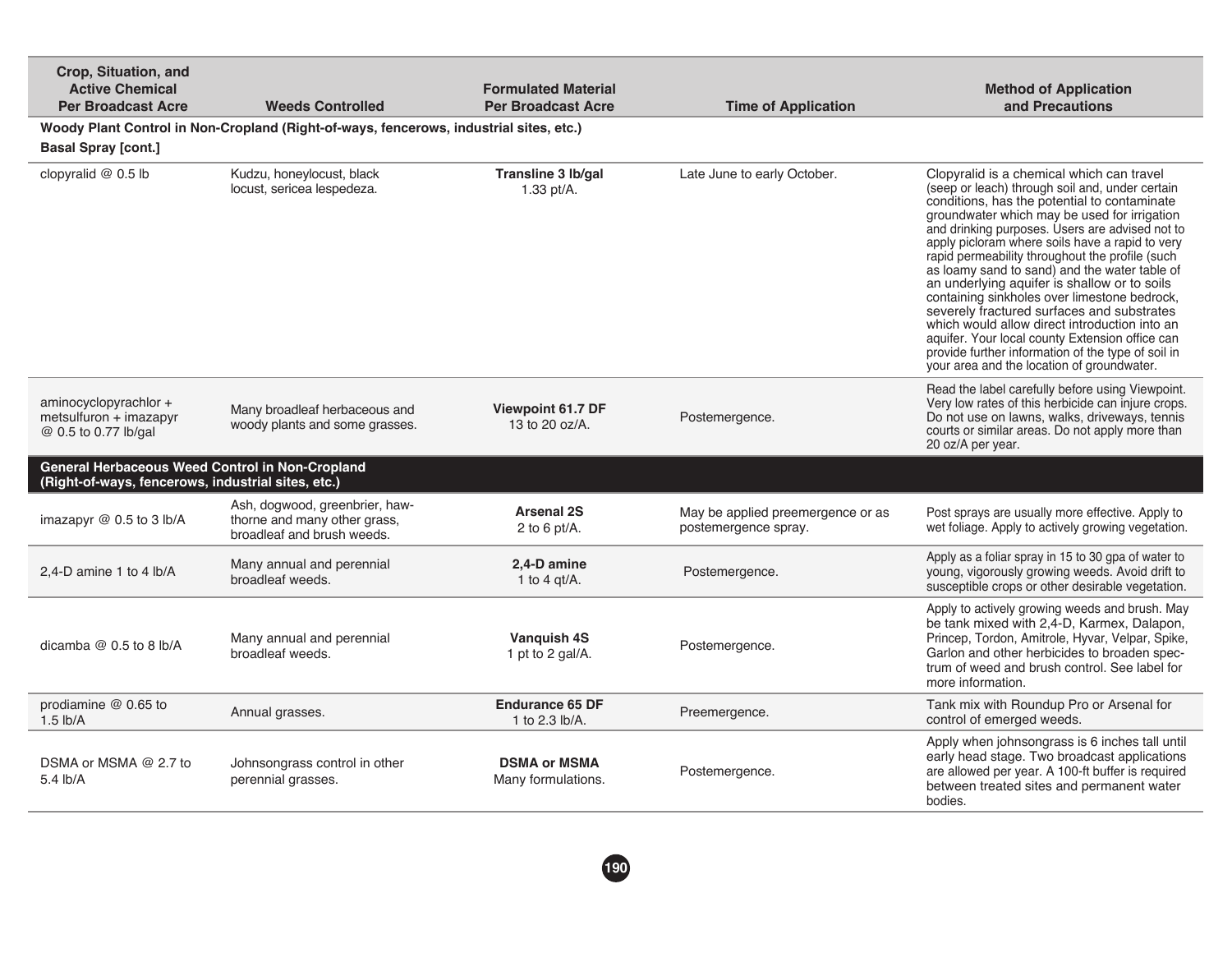| Crop, Situation, and<br><b>Active Chemical</b><br><b>Per Broadcast Acre</b> | <b>Weeds Controlled</b>                                                                                                         | <b>Formulated Material</b><br><b>Per Broadcast Acre</b>                                                                                                                   | <b>Time of Application</b>                                                            | <b>Method of Application</b><br>and Precautions                                                                                                                                                                                                                                                                                                                                                         |
|-----------------------------------------------------------------------------|---------------------------------------------------------------------------------------------------------------------------------|---------------------------------------------------------------------------------------------------------------------------------------------------------------------------|---------------------------------------------------------------------------------------|---------------------------------------------------------------------------------------------------------------------------------------------------------------------------------------------------------------------------------------------------------------------------------------------------------------------------------------------------------------------------------------------------------|
| sulfosulfuron @ 0.062 to<br>$0.13$ lb/A                                     | Johnsongrass, nutsedge,<br>buttercup, others.                                                                                   | Outrider 75 DF<br>1.33 to $2.66$ oz/A.                                                                                                                                    | Postemergence to actively growing<br>weeds. Treat johnsongrass at 12 to<br>18 inches. | Excellent for johnsongrass control in bermu-<br>dagrass. Does not injure actively growing<br>bermudagrass. Add 0.5% nonionic surfactant<br>or methylated seed oil. May be tank mixed with<br>Roundup Pro, Escort, Oust or other herbicides<br>to broaden the spectrum of control.                                                                                                                       |
| triclopyr $@1.0$ to 4.5 lb/A                                                | Many annual and perennial<br>broadleaf weeds.                                                                                   | Tahoe 3A, Garlon 3A or 4 +<br><b>Nonionic Surfactant</b><br>0.33 to 1.5 gal/A of Garlon 3A, or 1<br>to 4 qt/A of Garlon $4 + 0.25$ to 1 pt<br>per 20 to 100 gal of water. | Postemergence.                                                                        | Apply any time during growing season.<br>May be tank mixed with 2,4-D or Tordon 22K<br>to broaden spectrum of weed and brush<br>control. See labels for more information.                                                                                                                                                                                                                               |
| fosamine @ 6 to 12 lb/A                                                     | Blackberry, multiflora rose,<br>sumac and other brush and<br>woody plant species.                                               | Krenite S +<br><b>Nonionic Surfactant</b><br>1.5 to 3 gal/A.                                                                                                              | Postemergence.                                                                        | Apply as a foliar spray from July through first<br>frost. Complete coverage is essential for<br>good control.                                                                                                                                                                                                                                                                                           |
| sulfometuron-methyl @<br>0.5 to 0.56 lb/A                                   | Johnsongrass, fescue, most<br>annual grass and broadleaf<br>weeds.                                                              | Oust 75 DF<br>1 to $12$ oz/A.                                                                                                                                             | Preemergence or postemergence.                                                        | Apply preemergence or early postemergence<br>in late spring to early summer. Use nonionic<br>surfactant for postemergence applications.<br>Do not apply where runoff water may flow<br>onto agricultural land or where other desirable<br>vegetation is growing. May be tank-mixed<br>with Karmex, Velpar and other herbicides for<br>broader spectrum weed control. See label for<br>more information. |
| sulfometuron + chlorsulfuron<br>@ 0.14 to 0.048 to 0.35 +<br>$0.12$ lb/a    | Many broadleaf weeds and<br>grasses.                                                                                            | <b>Landmark XP</b><br>4 to 9 oz/A.                                                                                                                                        | Preemergence and postemergence.                                                       | Premix of Oust + Telar.                                                                                                                                                                                                                                                                                                                                                                                 |
| glyphosate @ 0.75 to<br>3.75 lb/A                                           | Johnsongrass, bermudagrass,<br>fescue, dandelion, multiflora rose,<br>thistles, most annual weeds and<br>many perennial plants. | Glyphosate (4 lb/gal<br>formulations)<br>2 to 5 $qt/A$ .                                                                                                                  | Postemergence.                                                                        | Apply as foliar spray to actively growing<br>plants. See label for use rates for specific<br>plant species.                                                                                                                                                                                                                                                                                             |
| imazapic @ 0.032 to<br>0.188 lb/A                                           | Johnsongrass, ragweed, tall fes-<br>cue, prickly sida, trumpetcreeper.                                                          | Plateau 2S<br>2 oz to 12 oz/A.                                                                                                                                            | Postemergence.                                                                        | Provides weed control and growth<br>suppression.                                                                                                                                                                                                                                                                                                                                                        |
| imazapic + glyphosate $@$<br>$0.023 + 0.063$ to 0.188 +<br>$0.5$ lb/A       | Johnsongrass, crabgrass, sand-<br>bur, sedges, tall fescue control or<br>seedhead suppression.                                  | Journey<br>4 to 32 oz/A.                                                                                                                                                  | Postemergence.                                                                        | Do not use unless bermudagrass injury can<br>be tolerated.                                                                                                                                                                                                                                                                                                                                              |
| pendimethalin @ 2 to 4 lb/A                                                 | Annual grasses.                                                                                                                 | Pendulum 60 DF<br>3.3 to 6.6 lb/A.                                                                                                                                        | Preemergence.                                                                         | Tank mix with Roundup Pro or Arsenal for<br>control of emerged weeds.                                                                                                                                                                                                                                                                                                                                   |
| aminocyclopyrachlor + chlor-<br>sulfuron $@$ 0.06 to 0.38 lb/A              | Many broadleaf herbaceous<br>and woody plants.                                                                                  | Perspective 55.3 DF<br>1.75 to 11 oz/A.                                                                                                                                   | Postemergence.                                                                        | Read the label carefully before using Per-<br>spective. Very low rates of this herbicide can<br>injure crops. Do not use on lawns, walks,<br>driveways, tennis courts or similar areas.<br>Do not apply more than 11.5 oz/A per year.                                                                                                                                                                   |